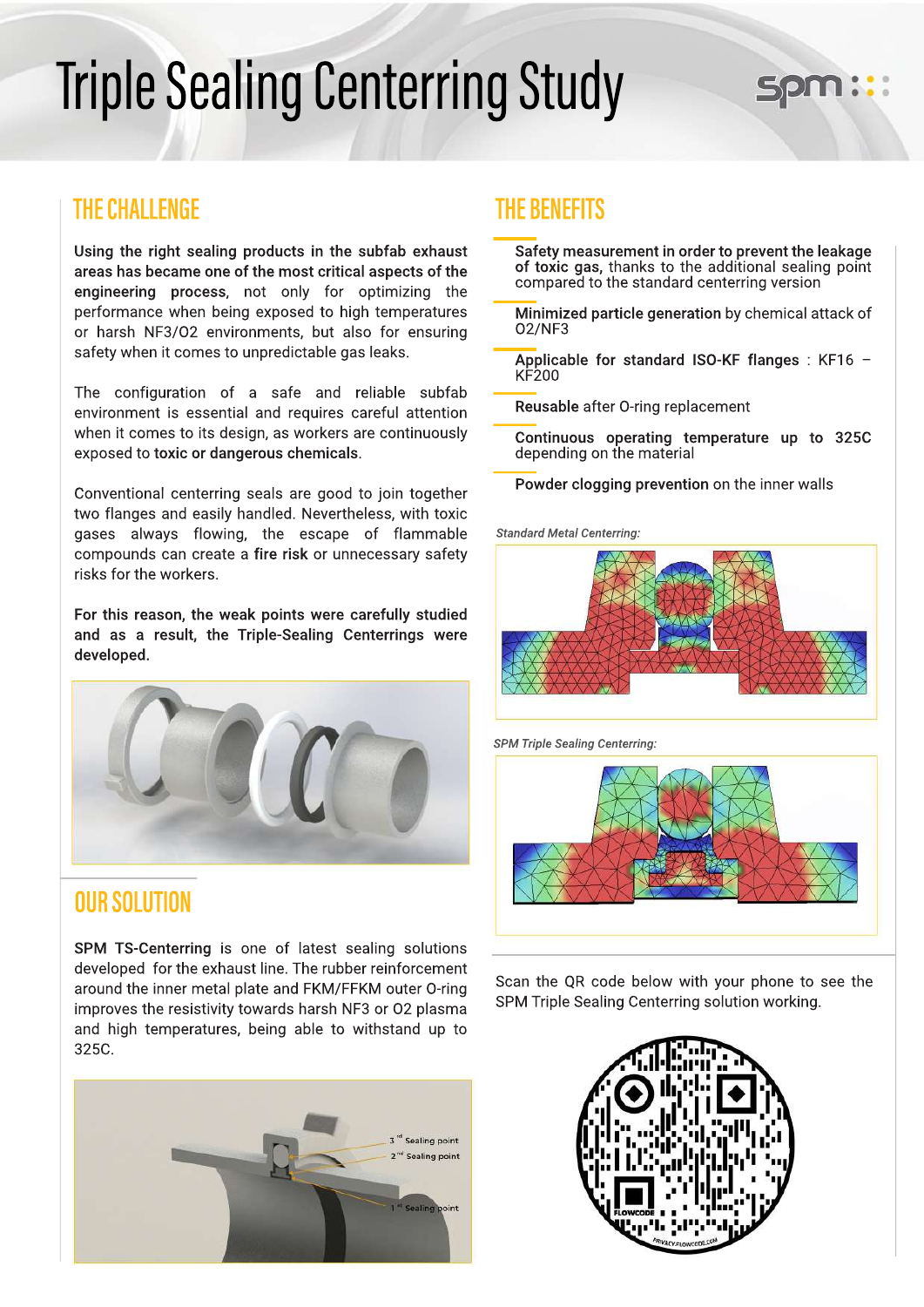

## **SUCCESS STORIES**

One of our customers had old semiconductor tools, where hazardous gasses could leak into surroundings without being noticed. Changing the tools usually means very high costs, therefore switching to TS-Centerrings ensured a safer environment and less worries.

Another one of our customers managed to increase the PM cycle and save time, as he was continuously replacing the centerrings due to aggresive NF3 conditions, causing the premature failure of the part. Not only did lifetime increase, but also the cost of ownership was reduced thanks to the reusability of the TS-Centerring.

### **SPM MATERIAL CHOICE**

UPR-02 was developed especially for subfab and exhaust line applications, to meet engineer's expectations: superior performance in harsh O2 and NF3 environments, minimising particle generation when close to the chamber, resistant to high temperatures, as well as competitively priced.

**Compression test for different compounds:** 



Compression set tests are crytical in order to define the permanent deformation that occurs when a material is compressed for a specific amount of time, at a specific temperature. The lower the percentage, the better the material resists permanent deformation.

### **SPMSEALRECOMMENDATION**

Given that the ISO-KF centerrings are installed in locations where process conditions differ, one can consult with SPM experts on the suitable solution.

For toxic, corrosive and flamable environments, it is strongly recommended to use FFKM TS-Centerring;

For non-critical positions, FKM TS-Centerring is recommended for higher safety, but metal centerrings can also be used.

\*Depending on the size, an outer ring might be needed.

| <b>UPR-02 Material Data Sheet</b>   |       |  |
|-------------------------------------|-------|--|
| Hardness(Shore A)                   | 72    |  |
| 100% Modulus (MPa)                  | 8.2   |  |
| Tensile Strength at Break(MPa)      | 12.82 |  |
| Elongation (%)                      | 149   |  |
| Maximum Service Temperature(°C)     | 325   |  |
| Compression Set @ 70hr at 204℃ (%)  | 15    |  |
| Compression Set @ 70hr at 300°C (%) | 52    |  |
| Compression Set @ 70hr at 320°C (%) | 59    |  |

*Iso-KF metal centerring and outer ring:* 



On the top, SPM TS-Centerrings and on the bottom, Iso-KF metal centerings: